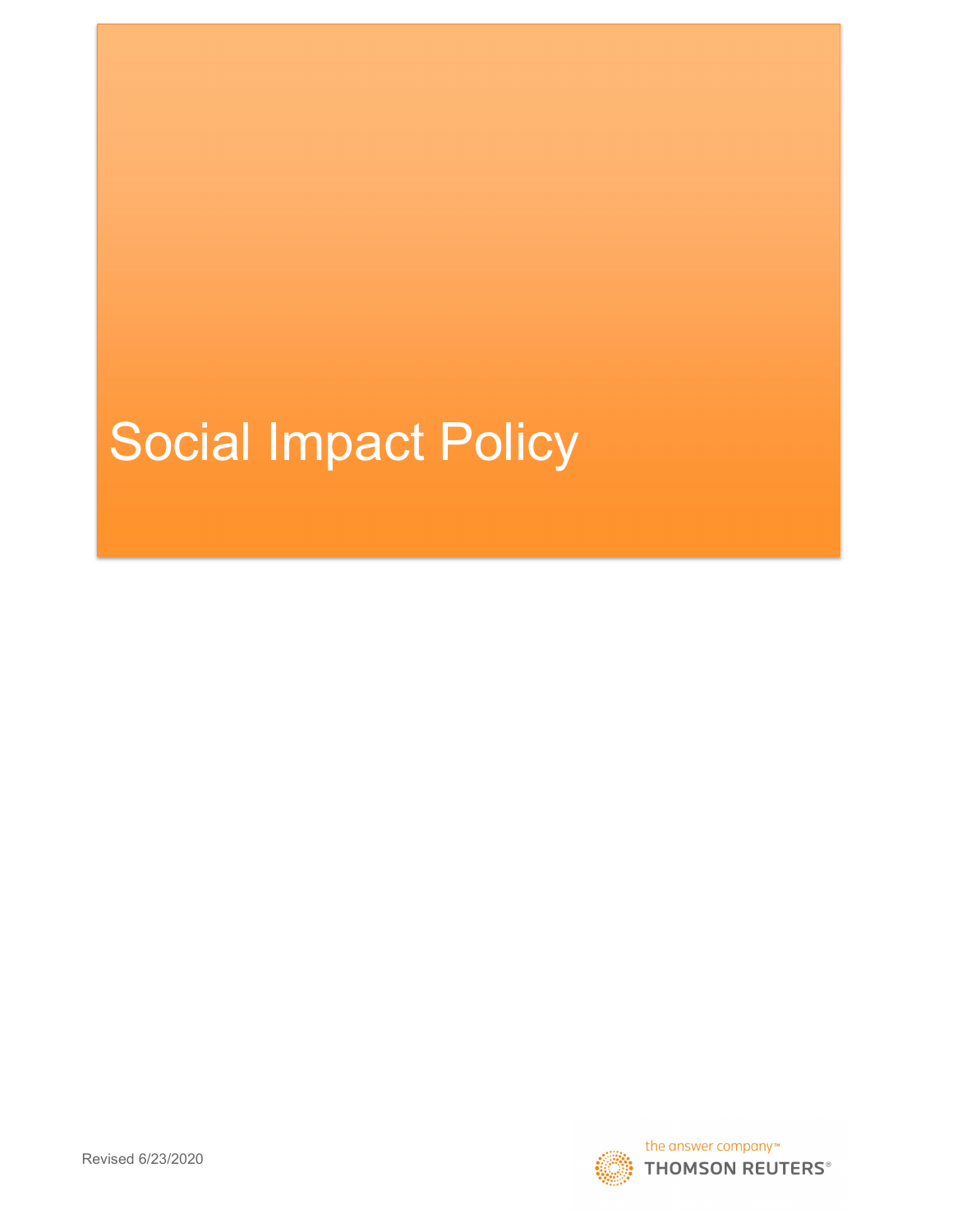# SOCIAL IMPACT POLICY

At Thomson Reuters, access to justice and transparency are at the heart of everything we do. We help to create the backbone of legal and tax systems, providing accurate information that supports objective and fair outcomes. We are a free press that seeks to inform and empower people around the world, sharing our skills and knowledge to support journalism's sustainable future. We partner with our employees, customers, and trusted partners to create opportunities for innovation, community investment, volunteer impact, and sustainable corporate citizenship.

Our Social Impact policy outlines our activities and strategic focus areas for our people, our markets and our world.

At Thomson Reuters we are supporting enhanced engagement in this agenda which leads to innovation, productivity and performance for our business. As a responsible business we aspire to:

- Drive trust, innovation, performance and partnership and support our business strategy
- Attract and retain diverse talent
- Partner with key stakeholders to effectively respond to business growth and changing markets
- Collaborate with our people and our partners to support the communities in which we work

We are delivering programs and activities across the following stakeholder groups. Owned by the Social Impact and Diversity and Inclusion function and delivered across our global business.

#### Our People

We believe strength is derived from the talents, ideas, and experiences of our people. We know that an inclusive workplace where all employees are valued and have the opportunity to reach their full potential is also a successful one. Providing our employees with tools and support to give back to causes important to them is a core belief.

#### Our Markets

We help create the backbone of legal and tax systems, providing accurate information that supports objective and fair outcomes. We are a free press that seeks to inform and empower people around the world, sharing our skills and knowledge to support journalism's sustainable future. Through our products and services, we can help customers transform lives and communities, and by building strategic partnerships we promote sustainable and responsible business practices.

### Our World

We leverage the talent of our people and the power of our business knowledge to support the communities in which we operate - improving our go-to market capabilities and supporting acceleration in high growth markets.

Our company has pledged to uphold the Trust Principles and to preserve its integrity, independence and freedom from bias in the gathering and dissemination of information and news. We know our customers around the world depend on Thomson Reuters to provide them with reliable and objective news and information. This means that we have a special need to safeguard our independence and integrity and to avoid any form of bias. Additionally, we ask all employees to adhere to the Code of Business Conduct & Ethics which reflects our ethical values and approach to doing business.